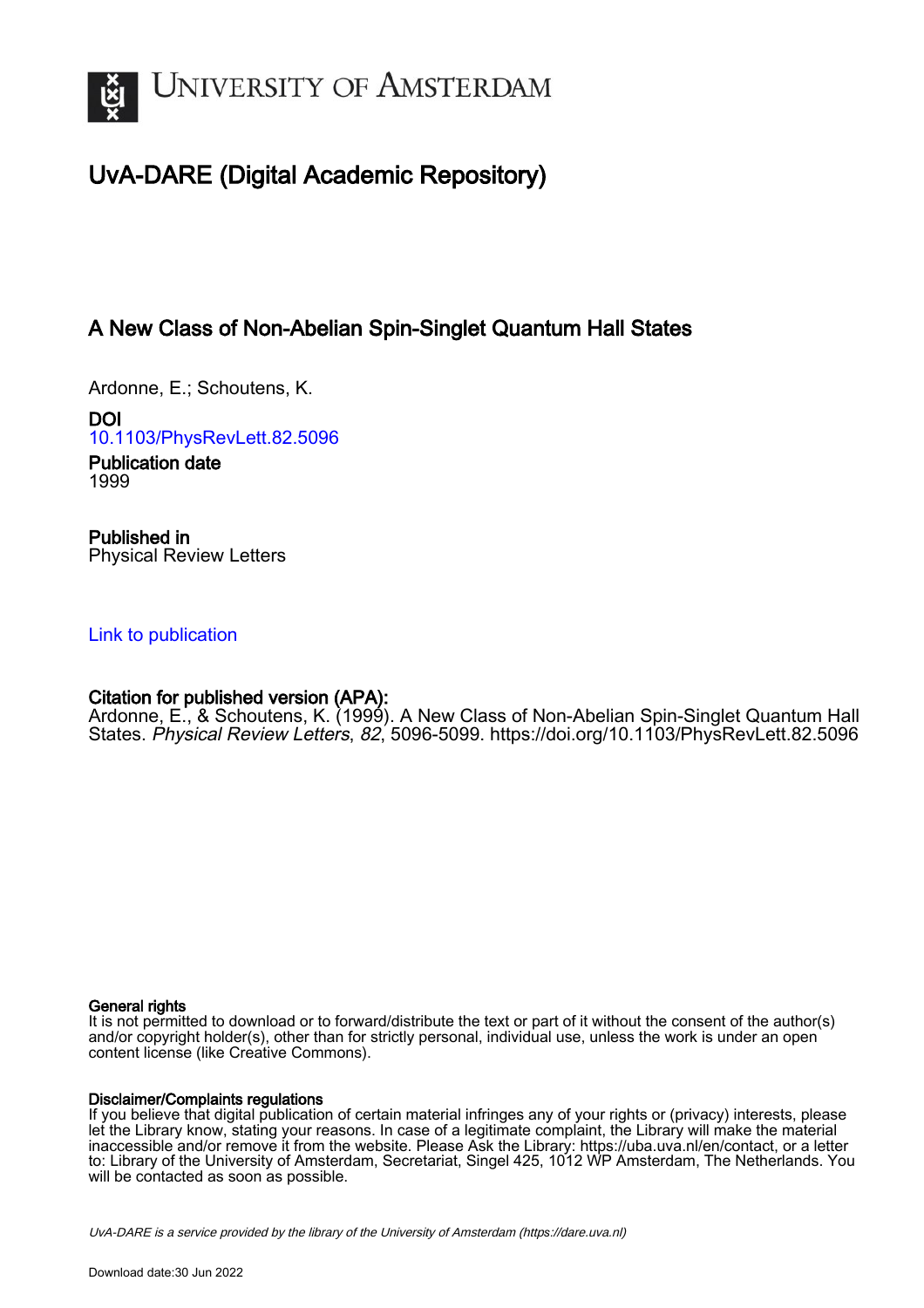### **New Class of Non-Abelian Spin-Singlet Quantum Hall States**

Eddy Ardonne and Kareljan Schoutens

*Institute for Theoretical Physics, Valckenierstraat 65, 1018 XE Amsterdam, The Netherlands*

(Received 1 December 1998)

We present a new class of non-Abelian spin-singlet quantum Hall states, generalizing Halperin's Abelian spin-singlet states and the Read-Rezayi non-Abelian quantum Hall states for spin-polarized electrons. We label the states by  $(k, M)$  with *M* odd (even) for fermionic (bosonic) states, and find a filling fraction  $\nu = 2k/(2kM + 3)$ . The states with  $M = 0$  are bosonic spin-singlet states characterized by a  $SU(3)_k$  symmetry. We explain how an effective Landau-Ginzburg theory for the  $SU(3)_2$  state can be constructed. In general, the quasiparticles over these new quantum Hall states carry spin, fractional charge and non-Abelian quantum statistics. [S0031-9007(99)09361-8]

PACS numbers: 73.40.Hm, 71.10. –w, 73.20.Dx

The developments that followed the discovery of the fractional quantum Hall effect in 1982 have challenged two traditional wisdoms on the nature of the quantum Hall states that are relevant for experimental observations. These two wisdoms concern the *spin* of the electrons that participate in a quantum Hall state and the *quantum statistics* of the quasiparticle excitations over these states.

Starting with the first wisdom, it is evident that under the conditions of the (fractional) quantum Hall effect, which happens in a strong magnetic field, there is an important Zeeman splitting between the energies of spin-up and spindown polarized electrons. One may therefore expect that the observable quantum Hall states will be in terms of spinpolarized electrons. However, already in 1983, Halperin [1] pointed out that the energy associated with the Zeeman splitting is rather modest as compared to other energy scales in the system. Because of this, quantum Hall states which are not spin polarized but instead involve equal numbers of spin-up and spin-down electrons (forming a *spin singlet*) are feasible. The experimental confirmation of this idea came in 1989, when several groups reported that the ground states at  $\nu = 4/3$  and  $\nu = 8/5$  are spin unpolarized [2]. In recent experiments, which employed hydrostatic pressure to reduce the *g* factor, more detailed results on quantum Hall spin transitions were obtained [3]. In his 1983 paper [1], Halperin proposed the following spin-singlet (SS) quantum Hall states:

$$
\widetilde{\Psi}_{\text{SS}}^{m+1,m+1,m}(z_1,\ldots,z_N;w_1,\ldots,w_N) = \Pi_{i < j}(z_i - z_j)^{m+1} \times \Pi_{i < j}(w_i - w_j)^{m+1} \Pi_{i,j}(z_i - w_j)^m,\tag{1}
$$

where  $z_i$  and  $w_i$  are the coordinates of the spin-up and spin-down electrons, respectively. The state Eq. (1) has the filling fraction  $\nu = 2/(2m + 1)$ . Here and below we display reduced quantum Hall wave functions  $\widetilde{\Psi}(x)$ , which are related to the actual wave functions  $\Psi(x)$  via  $\Psi(x)$  =  $\oint_C f(x) \exp(-\sum_i \frac{|x_i|^2}{4l^2})$  with  $x_i = z_i$ ,  $w_i$  and  $l = \sqrt{\hbar c / eB}$ the magnetic length. It was emphasized in [4,5] that the wave function Eq. (1) can be factorized into a charge factor times a spin factor. The spin factor has an  $SU(2)_1$  affine Kac-Moody symmetry and describes semionic spinons that are also encountered in other models of spin-charge separated electrons in  $d = 1 + 1$  dimensions. More general (Abelian) spin-singlet states have been described in the literature [6].

Concerning the second wisdom, we remark that the traditional hierarchical quantum Hall states (Jain series) all share the property that the quantum statistics of their fundamental excitations are fractional but Abelian. While these states suffice to explain the overwhelming majority of experimental observations, there is the exception of the well-established quantum Hall state at  $\nu = 5/2$ , which does not fit into the hierarchical scheme. This observation has prompted the analysis of new quantum Hall states, the Haldane-Rezayi state [7] and the  $q = 2$  pfaffian state [4] (both at  $\nu = 1/2$ ) being the most prominent among them. The quasihole excitations over the pfaffian quantum Hall states satisfy what is called *non-Abelian statistics* [4,8]. By this, one means that the wave function describing a number of quasiholes at fixed positions has more than one component, and that the braiding of two quasiholes is represented by a matrix that acts on this multicomponent wave function. Since matrices in general do not commute, such statistics are called non-Abelian. The non-Abelian braid statistics of the quasiholes over the pfaffian quantum Hall states are reflected in their unusual exclusion statistics, i.e., in the appropriate generalization of the Pauli principle for particles of this type [9].

In a recent paper [10], Read and Rezayi proposed and studied a class of spin-polarized, non-Abelian quantum Hall states that generalize the pfaffian. Some of these states were independently considered by Wen [11]. The most general non-Abelian (NA) quantum Hall state studied by Read and Rezayi, with labels  $(k, M)$ , is of the form

$$
\widetilde{\Psi}_{\text{NA}}^{k,M}(z_1,\ldots,z_N) = \langle \psi(z_1)\cdots\psi(z_N) \rangle \times \Pi_{i < j}(z_i - z_j)^{(2/k)+M}
$$
\n(2)

with  $\psi(z)$  a so-called order-*k* parafermion and with the brackets  $\langle \cdots \rangle$  denoting a correlator in the associated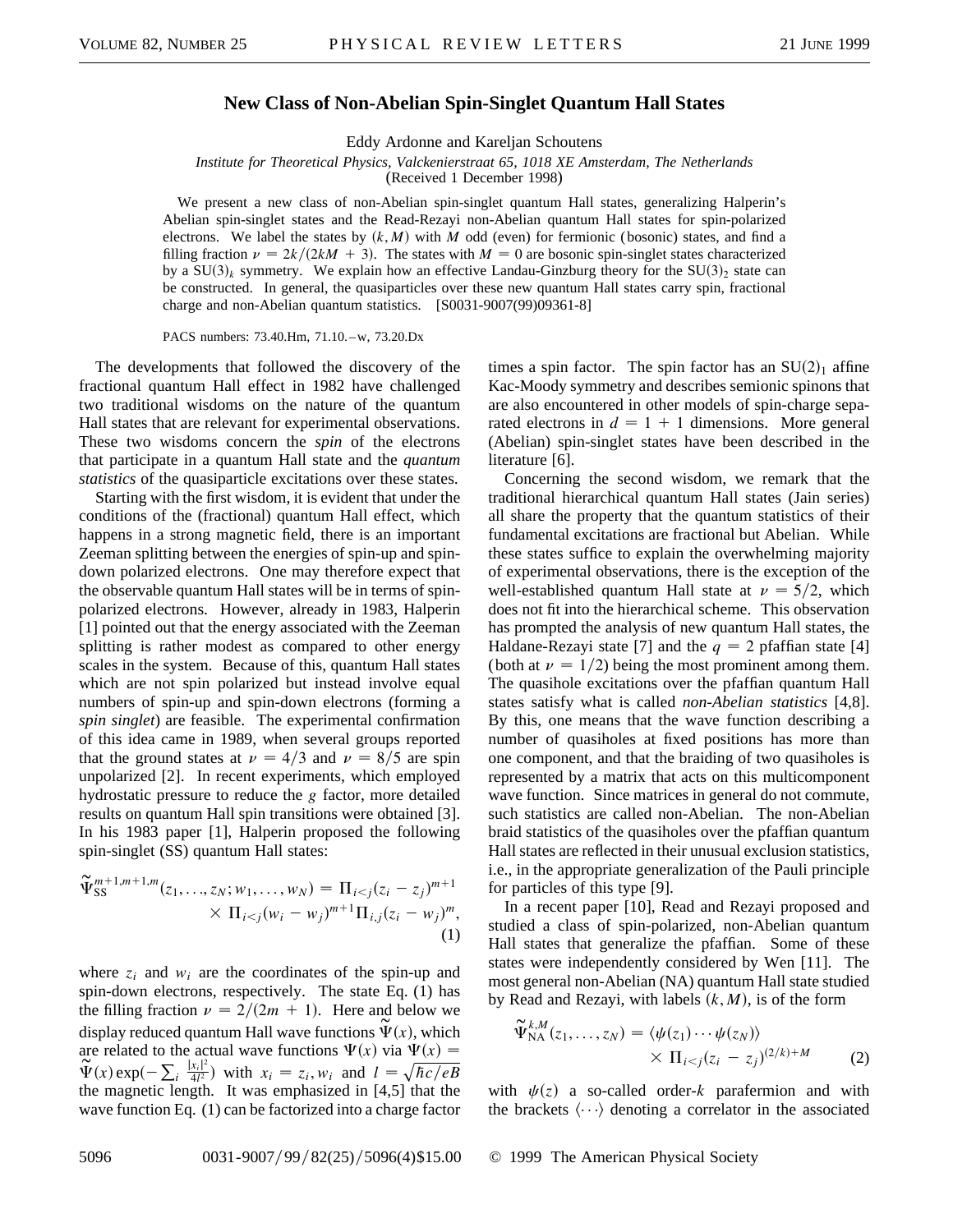conformal field theory (CFT). The physical picture behind these wave functions is that of an instability involving a clustering of, at the most, *k* particles, generalizing the notion of "pairing" that underlies the pfaffian states [12].

In this Letter we describe a new class of quantum Hall states, which combine the feature of being a spin singlet with that of non-Abelian statistics. These new states can be viewed as non-Abelian generalizations of the spin-singlet states Eq. (1), or, alternatively, as spin-singlet analogs of the non-Abelian states Eq. (2). The wave function of our most general non-Abelian spin-singlet (NASS) state, labeled as  $(k, M)$  with  $k > 1$ , is displayed in Eq. (16) below. It has the filling fraction

$$
\nu(k,M) = \frac{2k}{2kM+3}.
$$
\n(3)

The simplest fermionic NASS state (with  $k = 2$ ,  $M = 1$ ) occurs at filling fraction  $\nu = 4/7$ . In general, the NASS states are competing with Abelian spin-singlet states that are possible at the same filling fractions Eq. (3).

In recent studies of the pfaffian and Read-Rezayi non-Abelian quantum Hall states [13,14], it has been emphasized that the essential mechanism of their non-Abelian statistics is closely related to the presence of (a deformation of) a non-Abelian  $SU(2)_k$  affine Kac-Moody symmetry with  $k > 1$ . In this Letter we shall see that, for the case of spin-singlet non-Abelian quantum Hall states, there is a very similar role for a symmetry  $SU(3)_k$  with  $k > 1$ .

We start our presentation by a discussion of the non-Abelian  $SU(3)_1$  symmetry of a particular Abelian spinsinglet quantum Hall state. In a recent paper [14], it was emphasized that the bosonic Laughlin state at  $\nu = 1/2$ possesses a non-Abelian  $SU(2)_1$  symmetry, which can be viewed as a continuous extension of the particle-hole symmetry at half-filling. We shall refer to this symmetry as  $SU(2)$  charge. In an earlier work by Balatsky and Fradkin [5], it was stressed that the  $(1/2, 1/2, -1/2)$  Halperin state, which is a spin-singlet state at  $\nu = \infty$ , i.e., at **B** = 0, possesses  $SU(2)<sub>1</sub>$  non-Abelian symmetry, which we here call  $SU(2)$  spin. Combining these two observations, one expects to find a bosonic spin-singlet quantum Hall state at *finite*  $\nu$ , in which SU(2) charge and SU(2) spin combine into a nontrivial extended symmetry. The nature of this extended symmetry can be traced by analyzing the algebraic properties of creation and annihilation operators for spin-full hard-core bosons. We define

$$
B_{\sigma}^{\dagger} = \psi_{1\sigma}^{\dagger} \psi_{2}, \qquad B_{\sigma} = \psi_{2}^{\dagger} \psi_{1\sigma}, B_{a}^{3} = \psi_{1\sigma}^{\dagger} \sigma_{\sigma\rho}^{a} \psi_{1\rho}, \qquad B^{3} = \psi_{1\sigma}^{\dagger} \psi_{1\sigma} - 2\psi_{2}^{\dagger} \psi_{2},
$$
 (4)

with  $\sigma$ ,  $\rho = \uparrow$ ,  $\downarrow$  and with  $\psi_{1\sigma}^{\dagger}$ ,  $\psi_{1\sigma}$  and  $\psi_{2}^{\dagger}$ ,  $\psi_{2}$  the creation and annihilation operators of spin- $1/2$  bosonic particles and holes. (We remark that in this setup the holes do *not* carry a spin index.) The "hard-core" condition is implemented by the constraint

$$
\psi_{1\sigma}^{\dagger}\psi_{1\sigma} + \psi_{2}^{\dagger}\psi_{2} = 1.
$$
 (5)

Using the defining commutators

$$
[\psi_{1\sigma}, \psi_{1\rho}^{\dagger}] = \delta_{\sigma\rho}, \qquad [\psi_{2}, \psi_{2}^{\dagger}] = 1, \qquad (6)
$$

one shows that the eight operators  $B^A$  of Eq. (4) form an adjoint representation of the algebra  $SU(3)$ . In standard mathematical notation, we denote by  $B_\alpha$  the element of the Lie algebra SU(3) that corresponds to a root  $\alpha$ . of the Lie algebra SU(3) that corresponds to a root  $\alpha$ .<br>With simple roots  $\alpha_1 = (\sqrt{2}, 0), \alpha_2 = (-\sqrt{2}/2, \sqrt{6}/2),$ we identify the boson creation operators as

$$
B_{\uparrow}^{\dagger} = B_{\alpha_1}, \qquad B_{\downarrow}^{\dagger} = B_{-\alpha_2}. \tag{7}
$$

We conclude that the kinematics of hard-core spin-full bosons are organized by a  $SU(3)$  symmetry. In its fermionic incarnation  $SU(2|1)$ , this symmetry is well known from the supersymmetric *t*-*J* model [15].

Alerted by this result, we quickly find that the  $(2, 2, 1)$ bosonic spin-singlet state [Eq. (1) with  $m = 1$ ] possesses a  $SU(3)_1$  global symmetry. One way to see this is by recognizing that the inverse *K*-matrix, given by

$$
K^{-1} = \frac{1}{3} \begin{pmatrix} 2 & -1 \\ -1 & 2 \end{pmatrix}, \tag{8}
$$

is equal to the inverse Cartan matrix of  $SU(3)$  up to a trivial change of sign. Working out the  $SU(3)$  structure of the edge CFT for the  $(2, 2, 1)$  state, one identifies the Cartan subalgebra generators  $B^3$  and  $B_3^3$  with the spin and charge bosons according to

$$
B^3 = i\sqrt{6} \,\partial \varphi_c, \qquad B_3^3 = -i\sqrt{2} \,\partial \varphi_s \,. \tag{9}
$$

The fundamental quasiparticles reside in the triplet **3** and antitriplet  $\bar{3}$  representations of SU(3), with spin and charge quantum numbers

$$
\phi^1
$$
: spin  $\uparrow$ ,  $q = -1/3$ ,  
\n $\phi^2$ : spin  $\downarrow$ ,  $q = -1/3$ , (10)  
\n $\phi^3$ : spin 0,  $q = 2/3$ ,

and opposite for the antitriplet. Following [16], we can construct the complete edge theory in terms of multiparticle states consisting of quanta of the fields  $\phi^i$ ,  $i = 1, 2, 3$ . The systematics of this construction lead to a notion of "fractional exclusion statistics" of these quasiparticles. In [17], the mathematical details of these fractional statistics, which differ from those proposed by Haldane [18], were presented. As a direct application of the results of [17], we may recover the Hall conductance  $\sigma_H$  of the  $(2, 2, 1)$ state by working out the following expression [16]:

$$
\sigma_H = n^{\max} q^2 \frac{e^2}{h}, \qquad (11)
$$

with  $n^{max}$  equal to the maximal occupation of a given single quasiparticle state. Substituting the values  $q =$ 2/3,  $n^{\text{max}} = 3/2$  for the positive-charge carriers  $\phi^3$ , we recover the value  $\sigma_H = \frac{2}{3} \frac{e^2}{h}$ .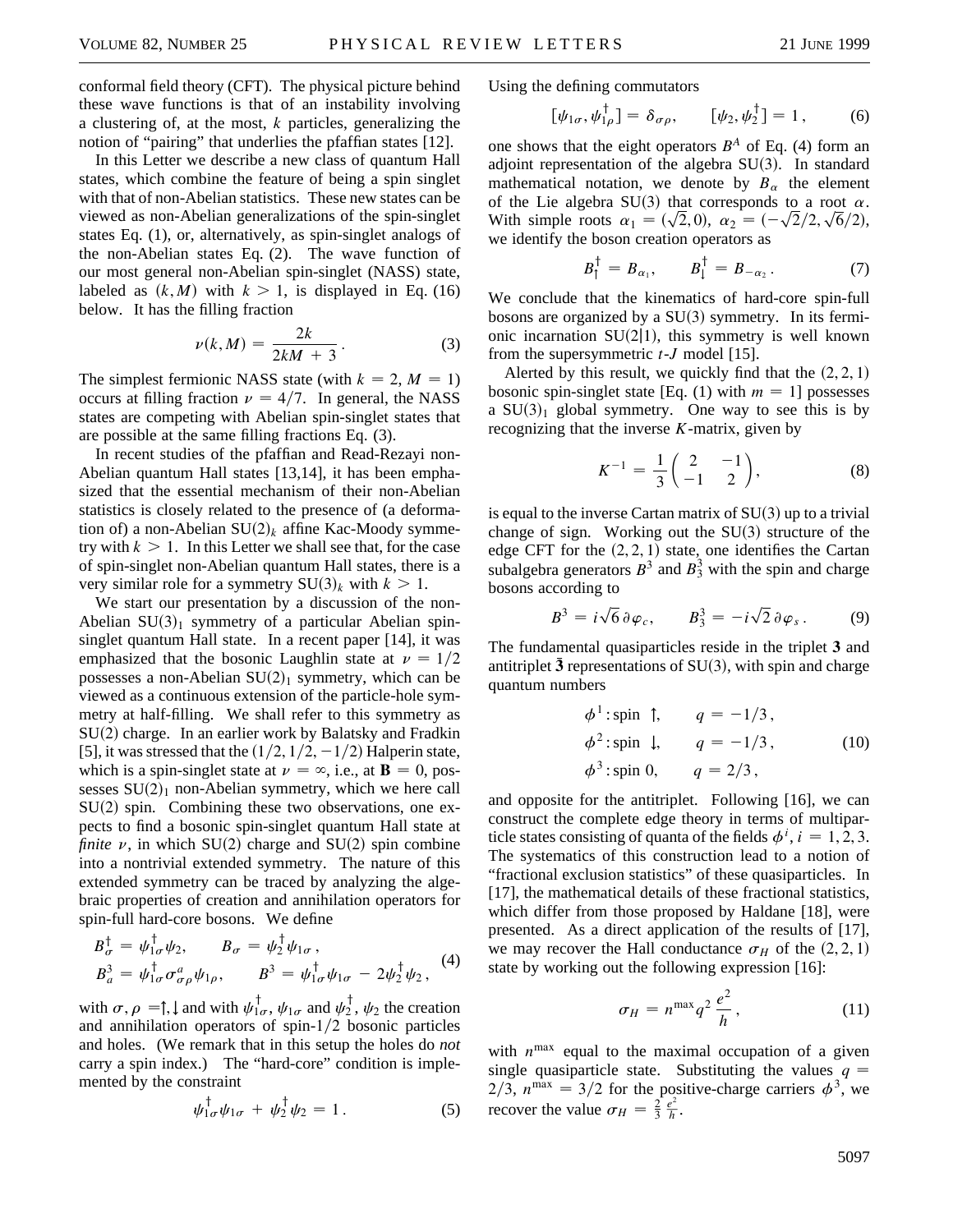An effective Landau-Ginzburg bulk theory for the  $(2, 2, 1)$  state can be cast in the following form:

$$
\mathcal{L} = |DB|^2 + V(B) + \mathcal{L}_{CS}(a) + \epsilon^{\mu\nu\lambda} A_{\mu}^{\text{ext}} f_{\nu\lambda}^3,
$$
\n(12)

where *B* is the  $SU(3)$  octet Bose field, *DB* is the covariant derivative in the adjoint representation,  $V(B)$  is a potential, and  $a^A_\mu$  is a SU(3) Chern-Simons (CS) gauge field. The external field  $A_{\mu}^{\text{ext}}$  couples to the  $f^3$  component of the field tensor of the gauge field  $a_{\mu}^A$ . The Chern-Simons Lagrangian is given by

$$
\mathcal{L}_{CS}(a) = \frac{1}{4\pi} \,\epsilon^{\mu\nu\lambda} \bigg( a^A_\mu \partial_\nu a^A_\lambda + \frac{2}{3} f_{ABC} a^A_\mu a^B_\nu a^C_\lambda \bigg). \tag{13}
$$

For the justification of the result Eq. (12) we refer to [14], where an analogous result for the  $SU(2)_1$  invariant  $\nu = 1/2$  state was presented.

Having understood the  $SU(3)<sub>1</sub>$  structure of a particular Abelian SS state, we can proceed with the construction of NASS states. Closely following the logic presented in [14] (see also [19]), we first consider a state with symmetry  $SU(3)_2$ , which we obtain by performing a (dual) coset reduction on two copies of the  $SU(3)_1$  state. As explained in [14], this reduction procedure leads to a statistical transmutation of one of the octet fields and renders the statistics of the triplet quasiparticles  $\phi^i$  non-Abelian.

The effective edge CFT for the  $SU(3)_2$  theory is completely determined by the known structure of the  $SU(3)_{2}$ chiral Wess-Zumino-Witten (WZW) theory. At the same time, this CFT can be used to generate an explicit expression for the ground state wave function in the bulk [see Eq. (16) below], and for the wave functions representing various quasiparticle excitations. The spin and charge quantum numbers of the fundamental triplet excitations are the same as those listed in Eq. (10), but the exclusion statistics are now non-Abelian.

Before presenting more general NASS states, we remark that an effective Landau-Ginzburg theory for the  $SU(3)_2$ NASS state is readily given, by generalizing the construction of [14] for the bosonic pfaffian state with symmetry  $SU(2)_2$ . The Landau-Ginzburg theory is obtained by taking two copies of the  $SU(3)<sub>1</sub>$  theory Eq. (12) and using a pairing mechanism that is similar to the electron pairing in a Bardeen-Cooper-Schrieffer theory. The pairing induces a symmetry breaking  $SU(3)_1 \times SU(3)_1 \rightarrow SU(3)_2$ and hence induces a level  $k > 1$  non-Abelian symmetry that is characteristic of non-Abelian statistics. One may check that the stable vortices in the broken-symmetry theory correspond to the quasiparticles that are identified using the edge CFT.

We now turn to the description of a two-parameter family of NASS states. They are obtained by taking a backbone  $SU(3)_k$  theory, dressed with an additional Laughlin factor with exponent *M*. To obtain explicit expressions

for the corresponding wave functions, we rely on the  $SU(3)$ parafermions introduced by Gepner in [20]. These parafermions, written as  $\psi_{\alpha}$ , are labeled by *roots*  $\alpha$  of SU(3) and have the property that  $\psi_{\alpha} = \psi_{\beta}$  when  $\alpha$ - $\beta$  is an element of *k* times the root lattice. In terms of the  $\psi_{\alpha}$  and of two auxiliary bosons  $\varphi_{1,2}$ , the affine currents  $B_\alpha(z)$  at level *k* are written as

$$
B_{\alpha}(z) \propto \psi_{\alpha} \exp(i\alpha \varphi/\sqrt{k})(z). \tag{14}
$$

Using the identification Eq. (7), we arrive at the following expression for the NASS state associated with  $SU(3)_k$ :

$$
\lim_{z_{\infty}\to\infty}(z_{\infty})^{6(N^2)/k}\langle \exp[iN/\sqrt{k}(\alpha_2-\alpha_1)\varphi](z_{\infty})\times B_{\alpha_1}(z_1)\cdots B_{\alpha_1}(z_N)B_{-\alpha_2}(w_1)\cdots B_{-\alpha_2}(w_N)\rangle. \tag{15}
$$

Substituting the form Eq. (14), one observes that the correlator factorizes as a parafermion correlator times a factor coming from the vertex operators. The latter is seen to combine into the  $(1/k)$ th power of the  $(2, 2, 1)$ spin-singlet wave function. Multiplying the result with an overall Laughlin factor, we arrive at the following wave function for the  $(k, M)$  NASS state:

$$
\widetilde{\Psi}_{\text{NASS}}^{k,M}(z_1,\ldots,z_N;w_1,\ldots,w_N) \n= \langle \psi_{\alpha_1}(z_1)\cdots\psi_{\alpha_1}(z_N)\psi_{-\alpha_2}(w_1)\cdots\psi_{-\alpha_2}(w_N) \rangle \n\times [\widetilde{\Psi}_{\text{SS}}^{2,2,1}(z_i;w_j)]^{1/k} \widetilde{\Psi}_{\text{L}}^{M}(z_i;w_j),
$$
\n(16)

with  $\tilde{\Psi}_{SS}^{2,2,1}$  as in Eq. (1) and  $\tilde{\Psi}_{L}^{M}$  the standard Laughlin wave function with exponent *M*, with odd (even) *M* giving a fermionic (bosonic) state. By combining the final two factors in Eq. (16), one recognizes a two-layer state with label  $(M + 2/k, M + 2/k, M + 1/k)$ , and since it is these factors that determine the filling fraction  $\nu$  we immediately derive the value given in Eq. (3).

For  $k = 1$ , the state Eq. (16) reduces to the Abelian SS state Eq. (1) with  $m = M + 1$ . For  $k > 1$ , the parafermion correlator is nonvanishing for *N*, an integer multiple of *k*. The simplest nontrivial example of a wave function of the type Eq. (16) is the case  $(k = 2, M = 0)$ for a total of  $N = 4$  bosonic particles. We find

$$
\widetilde{\Psi}_{\text{NASS}}^{k=2,M=0}(z_1, z_2; w_1, w_2) = 2(z_1 z_2 + w_1 w_2) \n- (z_1 + z_2) (w_1 + w_2).
$$
\n(17)

By inspecting the zeros of this wave function, we can understand the pairing that underlies this particular quantum Hall state (compare with [4,10,12]). We see that upon sending  $z_2 \rightarrow z_1$  or  $w_1 \rightarrow z_1$  the wave function Eq. (17) does *not* go to zero. However, as soon as three or more particles come together, we do get a zero. [For three particles of the same spin, i.e., three  $z_i$  or three  $w_i$ , this cannot be seen from Eq. (17); it follows, however, from the operator